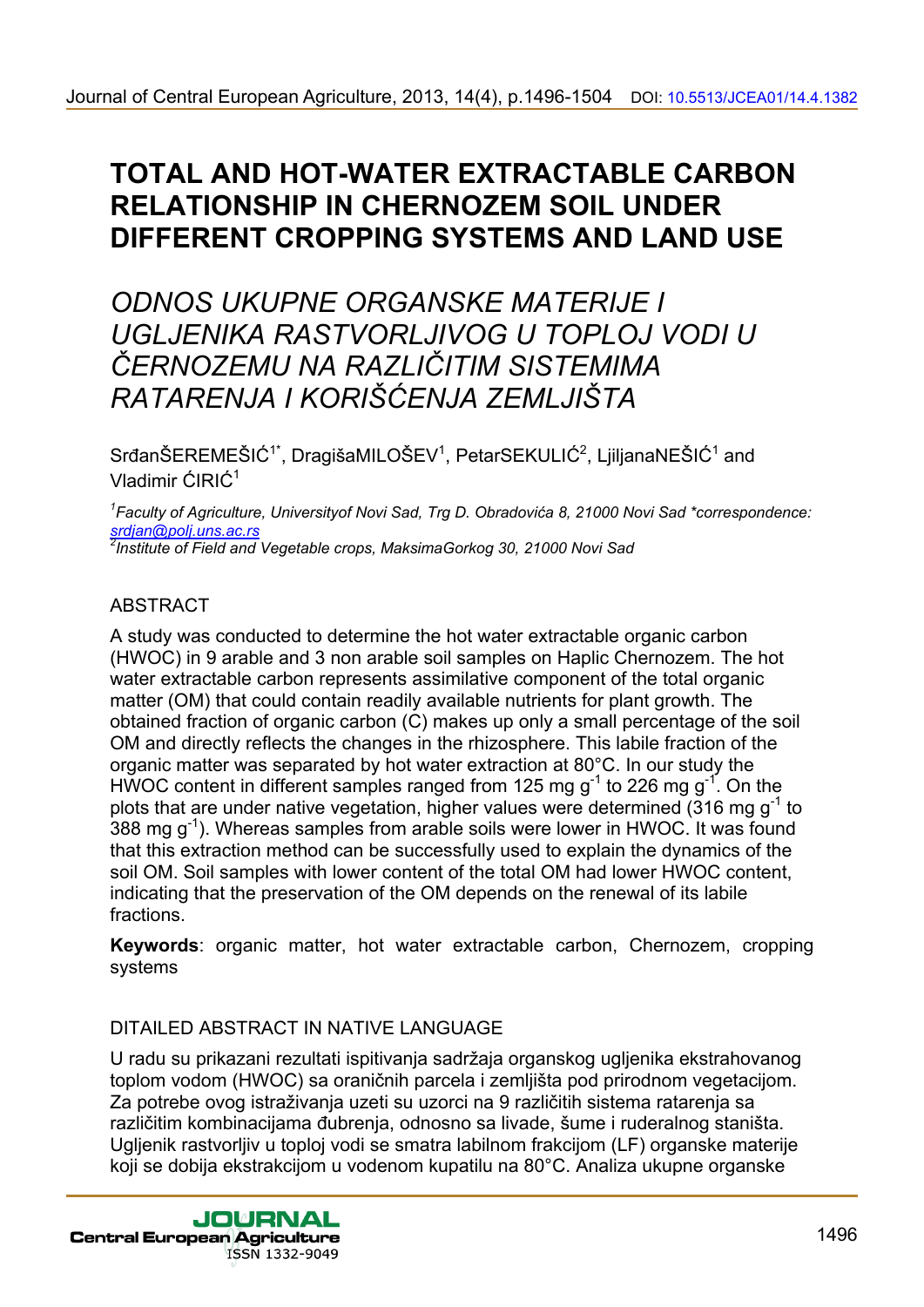materije (OM) je pokazala da postoji opadajući trend njenog sadržaja u zemljištu. Uzorci poreklom sa ne poljoprivrednog zemljišta su imali najveći sadržaj ukupne OM. Poređenjem oraničnih površina, parcele đubrene stajnjakom imaju veći sadržaj ukupne OM u poređenju sa parcelama koje se đubre samo sa mineralnim đubrivima. Sadržaj HWOC na oraničnim površinama se kretao od 125 µg g<sup>-1</sup> do 226 µg g<sup>-1</sup>. Na parcelama pod prirodnom vegetacijom dobijene su veće vrednosti HWOC (316 µg g<sup>-1</sup> do 388 μg g-1). Utvrđeno je da primenjena metoda ekstrakcije može da posluži u opisivanju dinamike OM zemljišta. Uzorci zemljišta sa manjim sadržajem ukupne OM imali su i manji sadržaj HWOC što ukazuje da očuvanje OM zavisi od obnavljanja njene labilne frakcije.

**Ključne reči:** organska materija, ugljenik rastvorljiv u toploj vodi, černozem, bsistemi ratarenja

## **INTRODUCTION**

Throughout the history the explanation of the soil organic matter (OM) concept has had a long evolution and it is explained in detail in the work of Manlay et al. (2007) and includes three periods of (a) humic period, (b) mineralist period and (c) the ecological period. As a result, today the OM in soil is simultaneously defined as the qualitative ecological component and the chemical substance. One of the common viewpoints of "ecological" and "chemical" approaches is that the OM can be explained as a mixture of abundant chemical fractions that differ in the decomposition intensity. The complexity arises from the pathways of the OM synthesis, climatic conditions, soil characteristics, land use patterns and vegetation cover. In order to obtain a fraction of the OM relevant to the identification of changes in its content in the soil caused by agricultural practices or to preserve its level there are many physical, chemical and biochemical methods (Cheng and Kimble, 2001). At the same time, the use of new techniques in organic chemistry (chromatography, analytical pyrolysis, nuclear magnetic resonance, isotopes, etc..) confirmed the soil OM as "one of the most complex natural substances" or ecosystem components that differs in polymericity and aromaticity (Skjemstad et al., 1997 ). Several national studies have shown a decline in the OM content with tillage, insufficient fertilization, and removal and burning of crop residue (Nesic et al., 2008; Sekulić et al., 2010; Ličina et al., 2011; Belić et al., 2013). Patterns of reduced OM have been observed regardless of climate, soil type or grown crops. Generally, the rate of loss slows as SOC levels reach a new equilibrium that depends on tillage practices and the level of C inputs returned to the soil as crop residue or animal manures. On the other hand at natural soil the OM changes are caused solely by the pedogenetic processes.The active soil organic matter (the fresh, labile, nutritious part of the humus) is greatly affected by the applied agrotechnical measures. Therefore labile OM is the most dynamic reservoir of the organic carbon in the soil (Janzen et al., 1998) and an indicator of the soil production capacities (Bremer et al., 1995). This fraction makes up only a few percent of the total soil OM and is directly dependent on the changes in the rhizosphere. It can be described with the free granular OM which is not absorbed – closed inside the structure aggregates and the intra-aggregate granular OM which is inside the structure aggregates (Cambardella i Elliott, 1993). Due to a great significance of the soil OM, which is the presumption of the soil fertility and productivity, it is necessary to determine the nutritious part of the OM, i.e. the labile fraction immediately accessible to the plants. Since the soil organic matter content Seremešić et al.: Total New Metric Extractable Carbon Relationship in Chernocen Solitanual and Hot-Water Extractable Carbon Relationship in Chernocen provides in the splitter of the property of the splitter of the splitter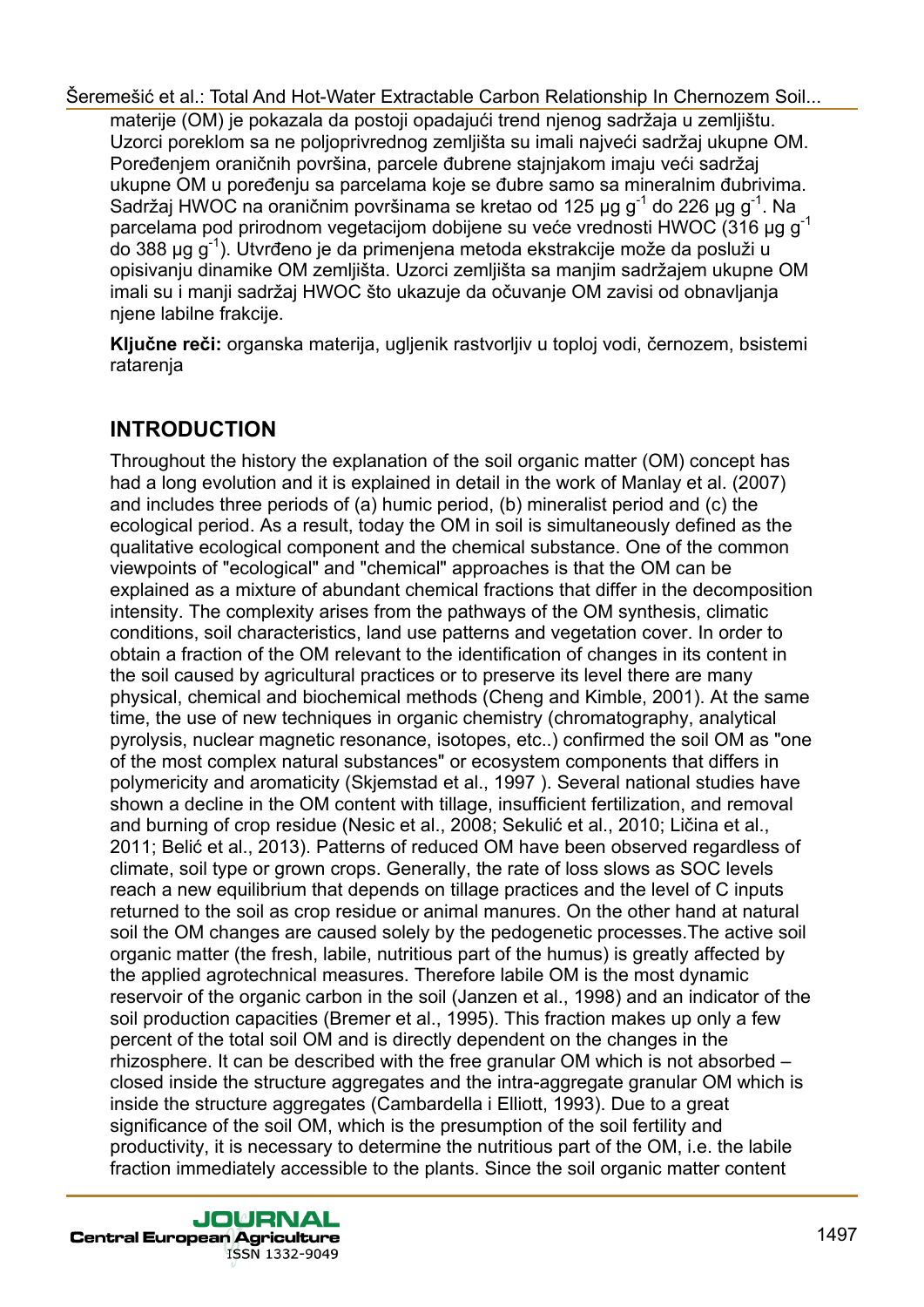decreases, there is a need to define in which way this reflects on the changes in the labile fraction content and to which extent it can affect the soil productivity.

## MATERIAL AND METHODS

The long-term stationary experiments crop rotation "Plodoredi" (Milošev, 2000; Šeremešić, 2012), and a long-term experiment "IOSDV" - Der Internationale Organische Stickstoff- Dauerdüngungs versuch (Starčević et al.,1997) that were involved in the study are located at the Institute of Field and Vegetable Crops of Novi Sad. The trial with crop rotations was set up in 1946/1947, and it still exists with lesser changes. The 3-year crop rotation consisted of maize, soybean and winter wheat, the 2-year crop rotation consists of wheat and maize, and maize and winter wheat are grown in the monoculture. The IOSDV experiment was set up in 1984/1985 and it involves a 4-year crop rotation which consists of sugar beet, winter wheat, maize and spring barley. The methodology of the experiment performance involves the application of the organic and mineral fertilizers or the plowing of the crop residue according to the following layout: Seremesite dat.: Total And Hot-Water Extractable Carbon Relationship in Chernozem Soli...<br>
Serematic of all and Hot-Water Extractable Carbon Carbon Relationship In Chernozem Solid Relationship In Carbon Relationship In Car

- 1. A2B1- Animal manures 40 t ha<sup>-1</sup>with no N fertilizer, without plowing the crop residue-(BØ).
- 2. A2B4-Animal manures 40 t ha<sup>-1</sup>+ 100 kg N ha<sup>-1</sup>, without plowing the crop residue- (B2).
- 3. A1B5 -mineral N fertilizers 200 kg ha<sup>-1</sup>without plowing the crop residue--(A4).
- 4. A3B5-Plowing the crop residue + 200 kg ha<sup>-1</sup> N (C4).
- 5. Unfertilized wheat two-fieldwhich was not fertilized from its origin and with plowing the crop residuesince 1987(N2).
- 6. Unfertilized wheat three-fieldwhich was not fertilized from its origin and with plowing the crop residuesince 1987(N3).
- 7. Wheat monoculture mineral N 100 kg, 50 kg ha<sup>-1</sup> in the autumn  $+50$  kg ha<sup>-1</sup> u prihranjivanju, with plowing the crops residue(MO).
- 8. Fertilized wheat two-fieldmineral N 100 kg (50 kg ha<sup>-1</sup>in the autumn  $+50$  kg ha<sup>-1</sup>supplemental fertilizing) with plowing the crops residue(D2)
- 9. Fertilized wheat three-fieldmineral N 100 kg (50 kg ha<sup>-1</sup>in the autumn  $+50$  kg ha<sup>-1</sup>supplemental fertilizing) with plowing the crops residue(D3)

Non agricultural soil samples were taken from the following locations:

- 10. Natural (virgin) soil –virgin soil, ruderalhabitatwhere weed of a ruderal type of vegetation mainly grows(RS)
- 11. Meadow virgin soil (N) 45° 20,549', (E) 19° 51,492', a 81 m elevation(L)
- 12. Oak forest– virgin soil (N) 45° 20,591', (E) 19° 51,374', a 83 m elevation(S) All of the treatments examined are from the soil type Chernozem on loess..

For the purpose of determining the soil OM content in the soil samples, the titrimetric Tyrin method was usedand the soil organic matter content was calculated by multiplying the C content in the sample with the correction factor f=1,724. This factor is based on the assumption that the soil OM consists of 58% of the organic carbon (USDA, 1996).To separate the labile fraction of the hot water extractable organic matter (HWOC) in the soil the modified Ghani (2003) procedure was used. In our study a 0-20 cm layer of soil was analyzed as the significant changes were expected in that layer. The samples were obtained in a disturbed state and were kept in the laboratory air-dried, up until the moment the analysis was performed. Grinding the samples in a mill and sieving through a sieve with 2 mm diameter preceded the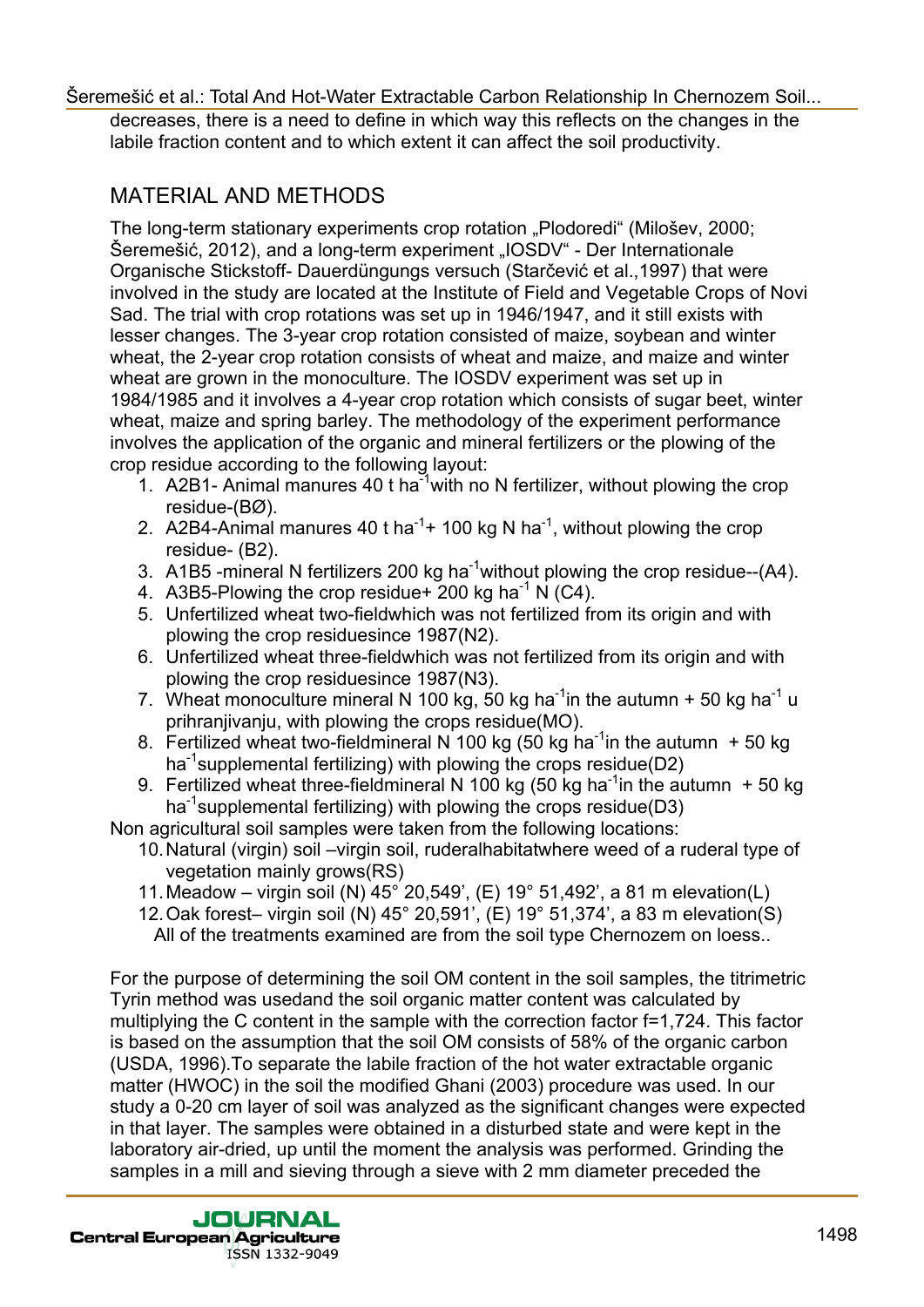analysis. 10 g of soil sample were put in a 50 ml cuvette (< 2 mm) and 40 ml of distilled water was added to the air-dried soil. The cuvettes were put into a horizontal shaker on 30 rpm for a period of 30 min. After that the samples in the cuvettes were transferred into a steam hot-water bath on a 80 °C temperature, for a period of 16h. The next phase involved the centrifugation on a MSEc entrifuge (Measuring & Scientific Equipment LTD., London) with 5000 rpm for a period of 20 minutes. After the centrifugation, the supernatant was filtrated through a 0,45 µm filter. The filtrate was put into oven until absolutely dry. After drying in the oven the filtrate (dry residue) was analyzed for the organic C content according to Tyrin method. The data on the organic matter content and the HWOC were statistically assessed using the analysis of the variance method on a significance level of  $\alpha$ =0,05, and the LSD test was used for individual comparisons of the treatments' means. The linear regression was conducted without transforming the data. The data were statistically processed by using the statistical program STATISTICA 8.0 series 608c.

## RESULTS AND DISCUSSION

#### *Total soil organic matter content*

By analyzing the cropping system on a long-term experiments and comparing the values determined in the earlier studies (Molnar and Stevanović, 1986; Starčević et al., 1997) significant changes were determined. The assumption is that the soil undergoes the stabilization period of the OM level after the experimental setup, as a consequence of synchronizing with the agro-ecological conditions, the intensity of the applied management practice and other soil characteristics (Blum, 2008). Subsequent to experimental set up, OM increase was observed on the BØ and B2 plots, where animal manures were used compared with earlier studies (Starčević et al.,1997). The decline of the OM can be explained in 3 ways: (1) natural loss of the OM which began when the arable land was established, (2) the loss due to plowing and/or deepening the arable layer, (3) the loss which can be attributed to the intensifying of the mineralization due to temperature increase (Sleutel, 2006). The loss of the OM from the soil due to tillage is regularly attributed to the natural fertility loss, after deterioration of the water, air and temperature soil regime (Diaz-Zorita et al., 1999), or poor manipulation with crop residue (Sekulić et al., 2010). The soil samples obtained from the natural soils (ruderal, meadow and forest) had OM level lower that samples taken 50 years ago on the same location (Živković et al., 1972). When compare the OM content on the plots fertilized by animal manures (BØ i B2) and native soil (RS, L i S), differences were determined, which speaks in favor of the fact that the application of the organic fertilization on the cropped soil can affect the preservation of the OM, in soils with lower OM content. These results coincide with the research on a long-term experiments in Bad Lauchstadt-u (Blair et al., 2006) were similar results were observed. The assumption is that the steady OM pool in the soil temporarily can lead to a balanced state called "equilibrium". In our agroecological conditions, on the unfertilized treatments N2 and N3, (which began in 1946/47) the stabilization cycle of the OM level lasted for approximately 40 years. Our results correspond with ne with Jankinson (1991) study who concluded that the OM stabilization period varies in the 30-50-year interval for Rothamsted experiments. The stable OM content at the unfertilized plots could be also explained with presence of  $Ca<sup>2+</sup>$  (Six et al., 2002). Therefore it can be said that the establishment of the OM equilibrium in our condition is possible only if the soil OM level is low or lasts temporarily for a period of several years if there is a high level of OM in soil. A relatively high OM was determined on a wheat MO compared to the fertilized 2-year Seremesic dial. Total Xond Hot-Water Extractable Carbon Relationship in Chernozem Solutionship in Chernozem Solutionship in Chernozem and the allege vera put into a horizontal shake overa put into a horizontal shake week p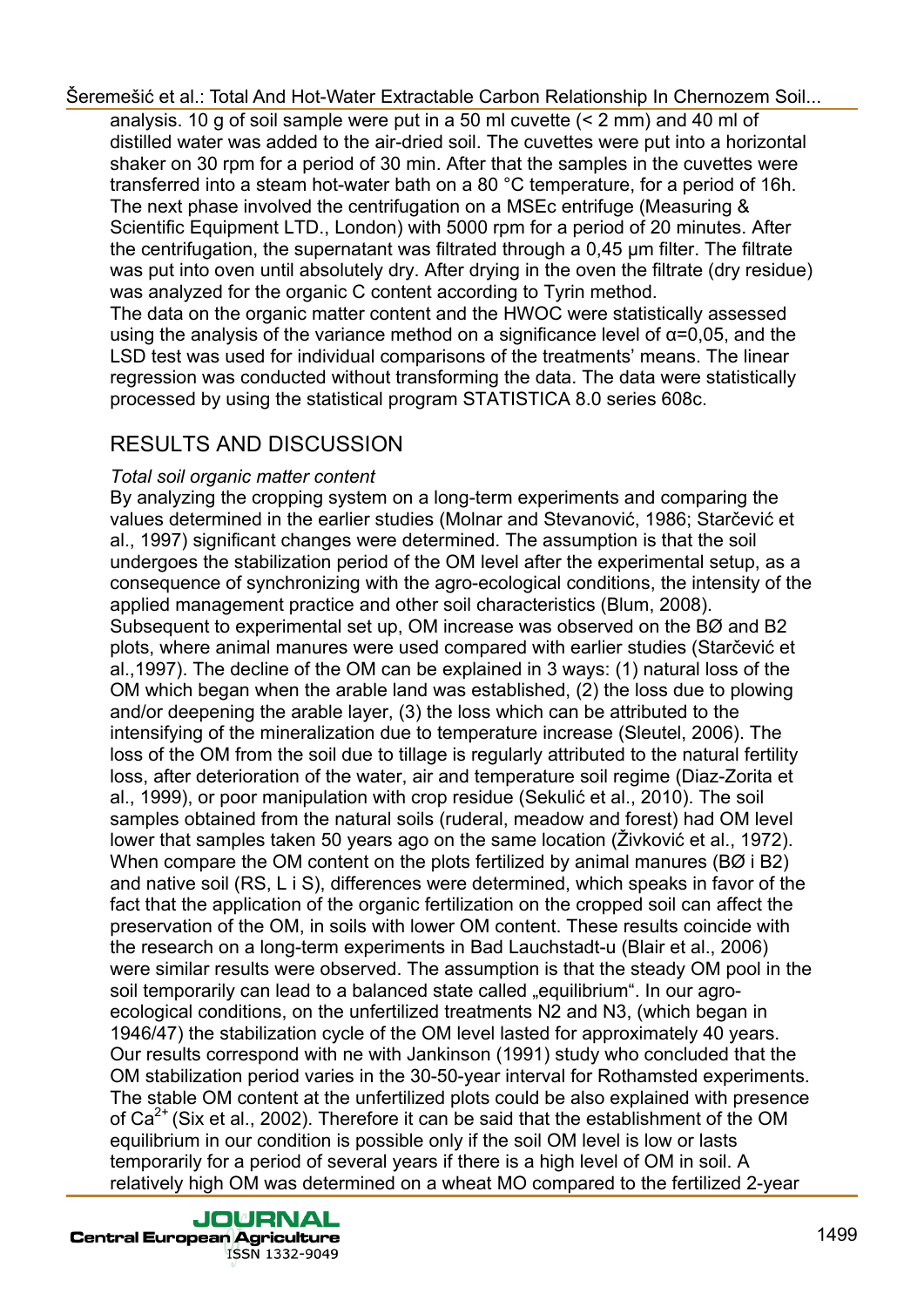and the 3-year rotation can be explained by a smaller number of operations throughout the year and the length of the land covered with crops on MO. A significant variation of the OM content was determined on the C4 plot which can be explained by the differences in the amount of the crop residue plowed between the repetitions on the plots from which the samples were obtained. The OM content on N2 is only 63% of the OM compared to the higher recorded values at BØ plot. However, if the average soil organic carbon content is 25,92 g  $kg^{-1}$  found in 1950s on same experimental station (Bogdanović, 1955), a relative yearly loss of the OM on the N2 plot would be 0,28 g kg<sup>-1</sup> year<sup>-1</sup> or 0,13 g kg<sup>-1</sup> year<sup>-1</sup> at the BØ plot. The intensity of OM loss was more pronounced at the beginning, and later it was smaller.



Graph. 1. Total organic carbon content in the investigated treatments (g C kg<sup>-1</sup>)

#### *Labile HWOC content in the soil samples*

Based on the results of the one-way analysis of the variance, it has been determined that the treatments affected the HWOC dynamics, which led to statistical differences among them (Graph 2). The obtained results are deriving from the differences in the cropping technology, i.e. the changes of the initial OM content in the non-agricultural soil. Labile fraction represented with HWOC ranged from 125  $\mu$ g g<sup>-1</sup> to 226  $\mu$ g g<sup>-1</sup>. On the plots under native vegetation higher values were recorded (from 316  $\mu$ g g<sup>-1</sup> to 388  $\mu$ g g<sup>-1</sup>) compared to arable plots. In the Chen et al. (2009) research the average HWOC values in the arable soil of Cambisol ranged from 375  $\mu$ g g<sup>-1</sup> to 273  $\mu$ g g<sup>-1</sup>, in the plow and the deeper soil layer. The obtained values can be related to the microbiological activity which was more intensive under native soil due to increased humidity of the soil during sampling period. Apart from that, it is considered that the root activity and the fresh organic matter production (root exudates) and the way of manipulation with plant residue also affect the labile fraction of OM. The changes in the light fraction of OM can be a reliable indicator of the intensity of its assimilation by microoganisams. Dalal and Mayer (1986) have determined that the changes of the light fraction are 11 times the size of the stable fraction of the OM. The relationship between HWOC/SOC is an indicator of the labile fraction share of the OM in the total OM. According to our study a large ratio of the labile fraction was determined on the soil samples under native vegetation. Based on thiese results it can be seen that the unfertilized plots have a HWOC/SOC ratio identical with the fertilized plots, and the highest values of the relationship examined were recorded on the native soil. The HWOC values obtained in our study are 1,1-1,75% of the total soil OM content. According to Ghani et al. (2003) the soils used as grasslands have HWOC reservoir values which vary 3-6%, while Šimon (2008) stated the HWOC values comparable to Seremesic dial.: Total And Hot-Water Extractable Carbon Relationship in Chernocen Relationship<br>surface that the system and the regard of the land covered with copies in AOC, A<br>completed the system and the regard of the fin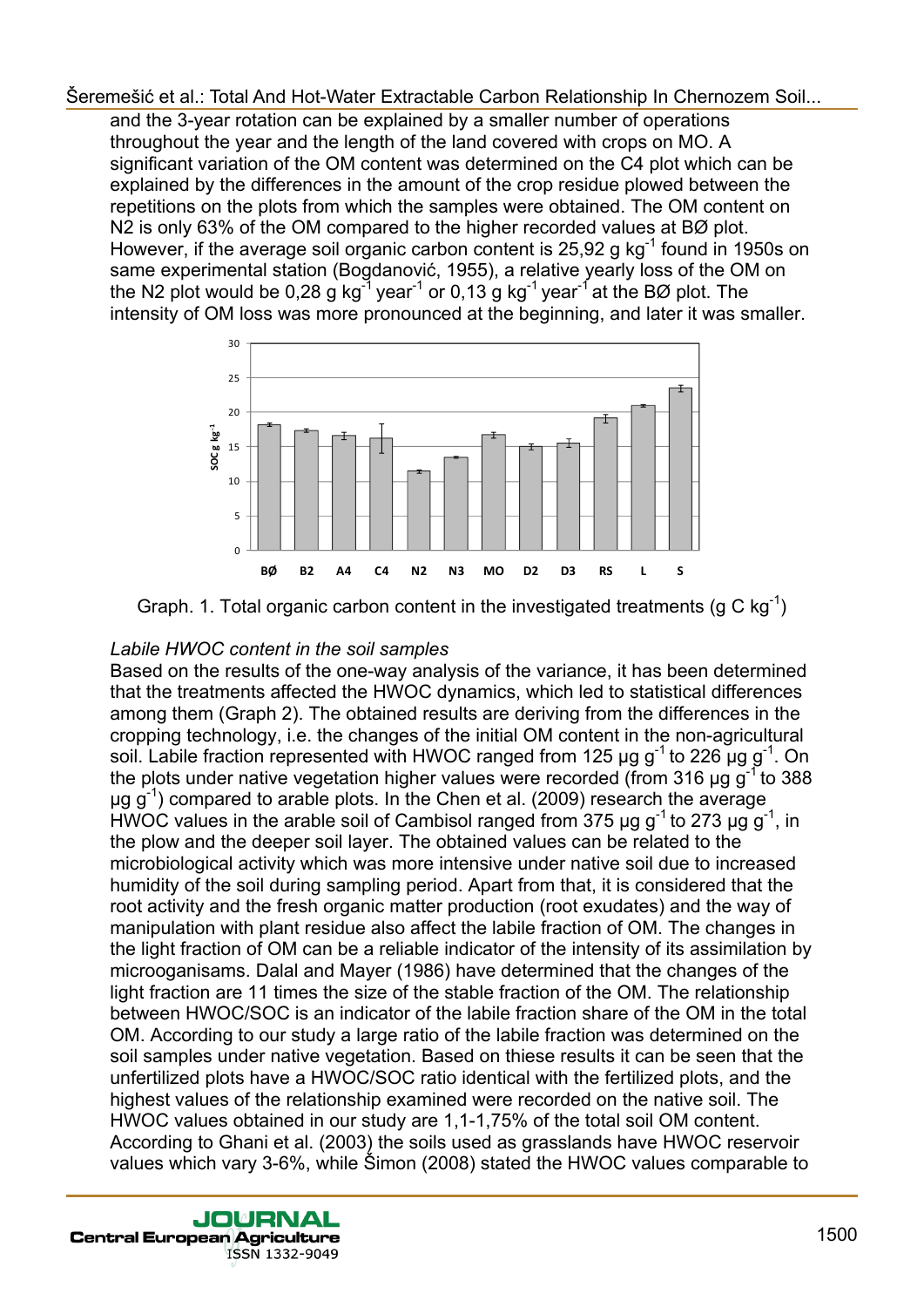



Since the HWOC is considered as an indicator which reflects the microbiological activity to a great extent, the differences which exist between the treatments can derive from the soil biogenesis (Sparling et al., 1998). Based on the above mentioned facts, it is assumed that the number of the microorganisms was not a limiting factor, but the accessibility of the substrate for the microbiological degradation. The total HWOC content might be an indicator of general soil fertility as there is more HWOC in the soil with the higher OM content, due to the processes of intensive transformation of fresh organic matter. As far as the fertilized treatments are concerned, the application of the mineral nitrogen can increase the microbiological activity and therefore the assimilation of the significant part of the labile organic matter. Higher OM and HWOC in the soil are related with aggregation of soil particles (Tobiašová, 2012). Natural forest, meadow and ruderal habitat generally could improve soil aggregation which brings the protection of OM in soil. Seremešić et al.: Total And Hot-Water Extractable Carbon Relationship in Chernocen Solutionship in Chernocen Solutionship in Chernocen Solutionship In Chernocen Solutionship In Chernocen Solutionship In Chernocen Carbon R



Graph. 3. Relationship between hot water extractable carbon and total organic matter

By comparing the SOC and the HWOC contents, a positive correlation (r=0,756) was determined. With an increase of the soil OM content unit, the HWOC is also increased by 21,  $\mu$ g g<sup>-1</sup>. The obtained result is in compliance with the literature values (Sparling et al., 1998). It is assumed that the higher amount of the total soil OM

ISSN 1332-9049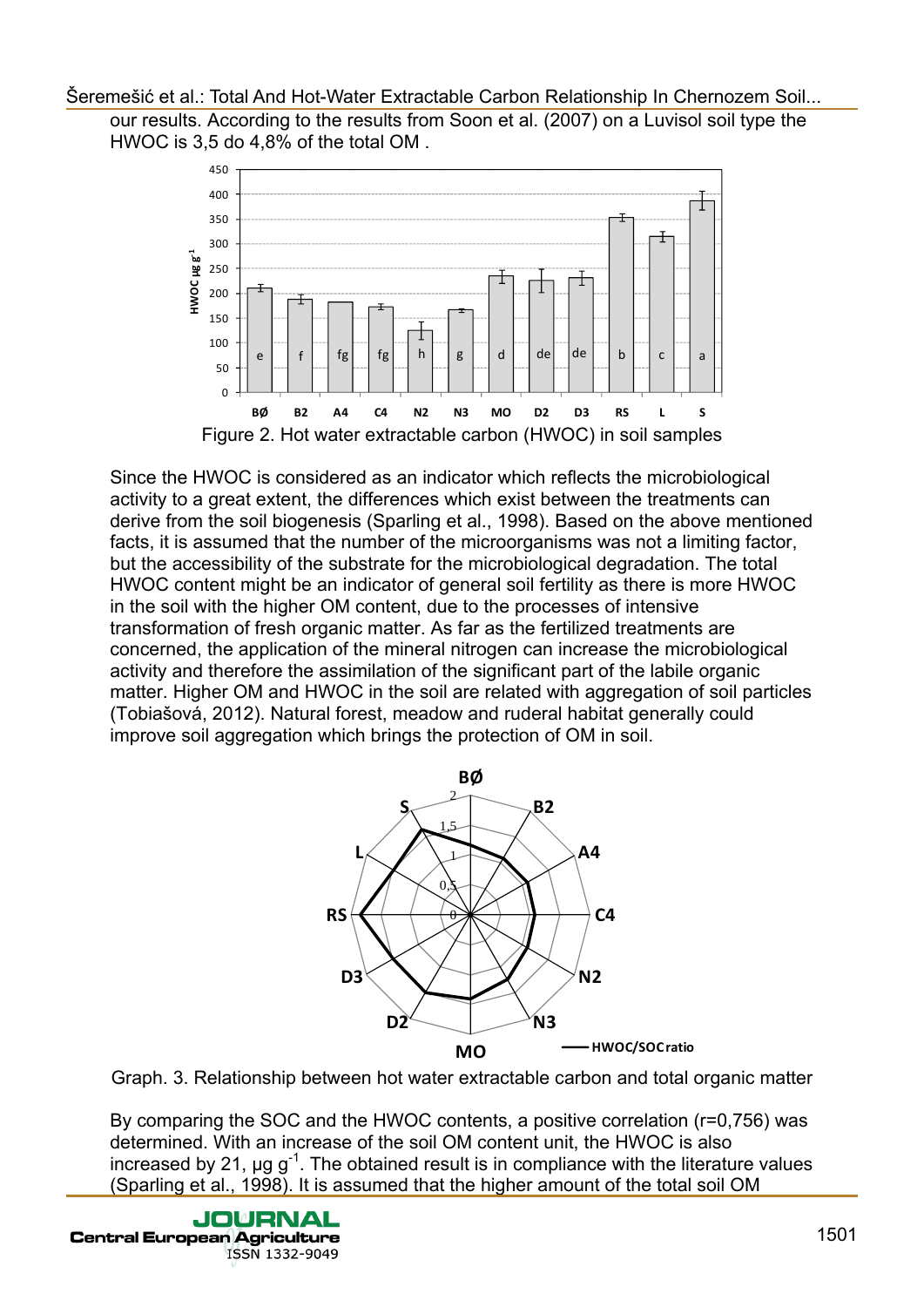affects the more intensive mineralization processes and a higher HWOC content. Therefore the increasing the total OM in soil with manure and crop residue management will lead to higher OM and preservation of soil fertility. Likewise Šeremeši (2012) noted that maintenance of average 3% of OM in the topsoil will require incorporation of 750 C g ha<sup>-1</sup> with crop residues each year.



## **CONCLUSION**

Based on the obtained results, a loss of total soil organic matter was determined, as a consequence of the anthropogenic influence. From the arable soil samples it was determined that the hot water extractable carbon content is 125 μg g<sup>-1</sup>to 226 μg g<sup>-1</sup>. The soil samples which originate from the natural habitat, the meadow, the forest and ruderal habitat showed that they have the highest concentration of organic matter labile fraction (316 mg  $g^{-1}$  to 388 mg  $g^{-1}$ ) which indicated its intensive loss on the arable soils. The hot water extractable carbon that comprises only a few percent of the total soil organic matter is the most sensitive part of OM which is directly dependent on the rhizosphere activity. This is why its content can be considered as one of the main indicators of the changes in the organic matter content and is a qualitative indicator of the soil potential for the realization of the soil productivity potential. Serembes that the Water Extractable Carbon Relationship in Chernozem Solutionship in Chernoxem Solutionship In Chernoxem Solutionship In Chernoxem Carbon Relationship In Chernoxem Solutionship In Chernoxem Society and the

## ACKNOWLEDGMENT

This study is part of the TR031072 project financially supported by the Ministry of Education and Science of the Republic of Serbia.

## REFERENCES

- Belić, M., Manojlović, M., Nešić, Lj.,Ćirić, V., Vasin., J., Benka, P., Šeremešić, S. (2013)Pedo-ecological Significance of Soil Organic Carbon Stock in Southeastern Pannonian Basin. Carpathian Journal of Earth and Environmental Sciences, Vol. 8, 171-178.
- Blair, N., Faulkner, R.D., Till, A.R., Poulton, P.R. (2006) Long-term management impacts on soil C, N and physical fertility. Part I: Broadbalk experiment. Soil & Tillage Research, Vol. 91, 30-38.
- Blum, W. E. H. (2008) Characterization of soil degradation risk: an overview, chapter in book Threats to soil quality in Europe: Тóth, G., Montanarella, L., Rusco, E.,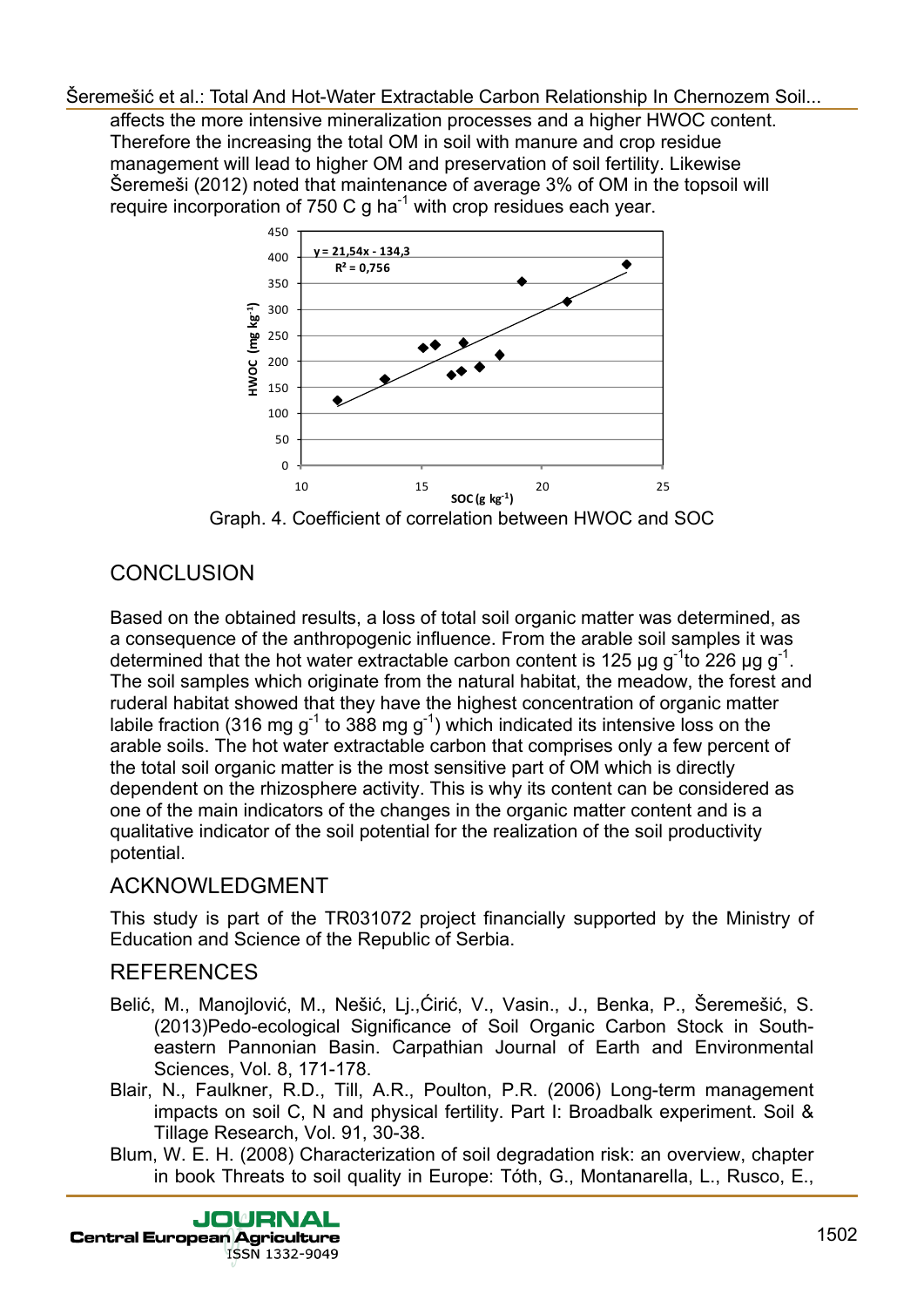(Ed), JRC, Office for Official Publications of the European Communities, Luxemburg. pp. 1-151

Bogdanović, M. (1955) Odlike humusa u glavnim tipovima zemljišta NR Srbije. PhD thesis, Faculty of Agriculture Zemun-Beograd.

Bremer, E., Ellert, B.H., Janzen, H.H. (1995) Total and light-fraction carbon dynamics during four decades after cropping changes. Soil Science Society of American Journal, Vol. 59, 1398-1403.

Cambardella, C.A., Elliott, E.T. (1993) Methods for physical separation and characterization of soil organic matter fractions. Geoderma, Vol. 56, 449-457.

- Chen, C.R.,Xu, Z.H., Mathers, N.J. (2009) Soil Carbon Pools in Adjacent Natural and Plantation Forests of Subtropical Australia. Soil Science Society of America Journal, Vol. 68, 282-291.
- Cheng, H.H., Kimble, J.M. (2001) Characterization of soil organic carbon pools. In:Lal, R., Kimble, J.M., Follet, R.F., Stewart, B.A. (Ed) Assement methods for soil carbon, , Lewis Publishiers, p.p.117-129.
- Dalal, R. C., Mayer, R. J. (1986) Long-term trends in fertility of soils under continuous cultivation and cereal cropping in southern Queensland: III Distribution and Kinetics of Soil Organic Carbon in Particle-size Fractions. Aust. J. Soil Res. Vol. 24, 281-92.
- Diaz-Zorita, M., Buschiazzo, D.E., Peinemann, N. (1999): Soil organic matter and wheat productivity in the semi-arid Argentina Pampas. Agronomy Journal, Vol. 91, 276–279.
- Ghani, A., Dexter, M., Sarathchandra, U., Perrott, K.W., Singleton, P. (2000): Assessment of extractable hot-water carbon as an indicator ofsoil quality on soils under long-term pastoral, cropping, market gardening and native vegetation. Proceedings of Australian and New Zealand Second Joint Soils Conference, Lincoln, New Zealand, p.p.,119–120. Seremešić et al.: Total No.: Total No.: Total No.: Web Extractable Carbon Relationship In Chernozem Solid...<br>
Luxence Extractable Carbon Relationship In Chernozem Solid.<br>
Hotel And Hot-Water Extractable Carbon Relationship
	- Ghani,A.,Dexter, M., Perrott, K.W. (2003): Hot-water extractable carbon in soils: a sensitive measurementfor determining impacts of fertilisation, grazing and cultivation. Soil Biology and Biochemistry, Vol. 35, 1231-1243.
	- Janzen, H. H., Campbell, C.A., Izaurralde, R.C., Ellert, B.H., Juma, N., McGill, W.B., Zentner. R.P. (1998) Management effects on soil C storage on the Canadian prairies. Soil Tillage Research, Vol.47, 181-195.
	- Jenkinson, D.S. (1991) The Rothamsted long-term experiments: Are they still of use? Agronomy Journal, Vol. 83, 2–10.
	- Ličina V., L. Nešić, M. Belić, V. Hadžić, P. Sekulić, J. Vasin, Ninkov, J. (2011) Zemljišta Srbije i prisutni degradacioni procesi. Ratarstvo i povrtarstvo 48, (2), 285-290.
	- Manlay, R.J. Feller, C., Swift, M.J. (2007): Historical evolution of soil organic matter concepts and their relationships with the fertility and sustainability of cropping systems. Agriculture, Ecosystems and Environment Vol. 119, 217–233
	- Milošev, D. (2000): Izbor sistema ratarenja u proizvodnji pšenice. Monografija, Zadužbina Andrejavić, Beograd, p.p. 1-166.
	- Molnar, I., Stevanović, M. (1986): Proučavanje uticaja organskog i mineralnog đubrenja na prinos ratarskih kultura i hemijske osobine zemljišta. Zbornik radova naučnog skupa "Čovek i biljka", Novi Sad, 121-129..
	- Nešić, Lj., Pucarević, M., Sekulić, P., Belić, M., Vasin, J., Ćirić, V. (2008): Osnovna hemijska svojstva u zemljištima Srema. Zbornik radova Instituta za ratarstvo i povrtarstvo, Novi Sad, Vol. 45: 247-255.